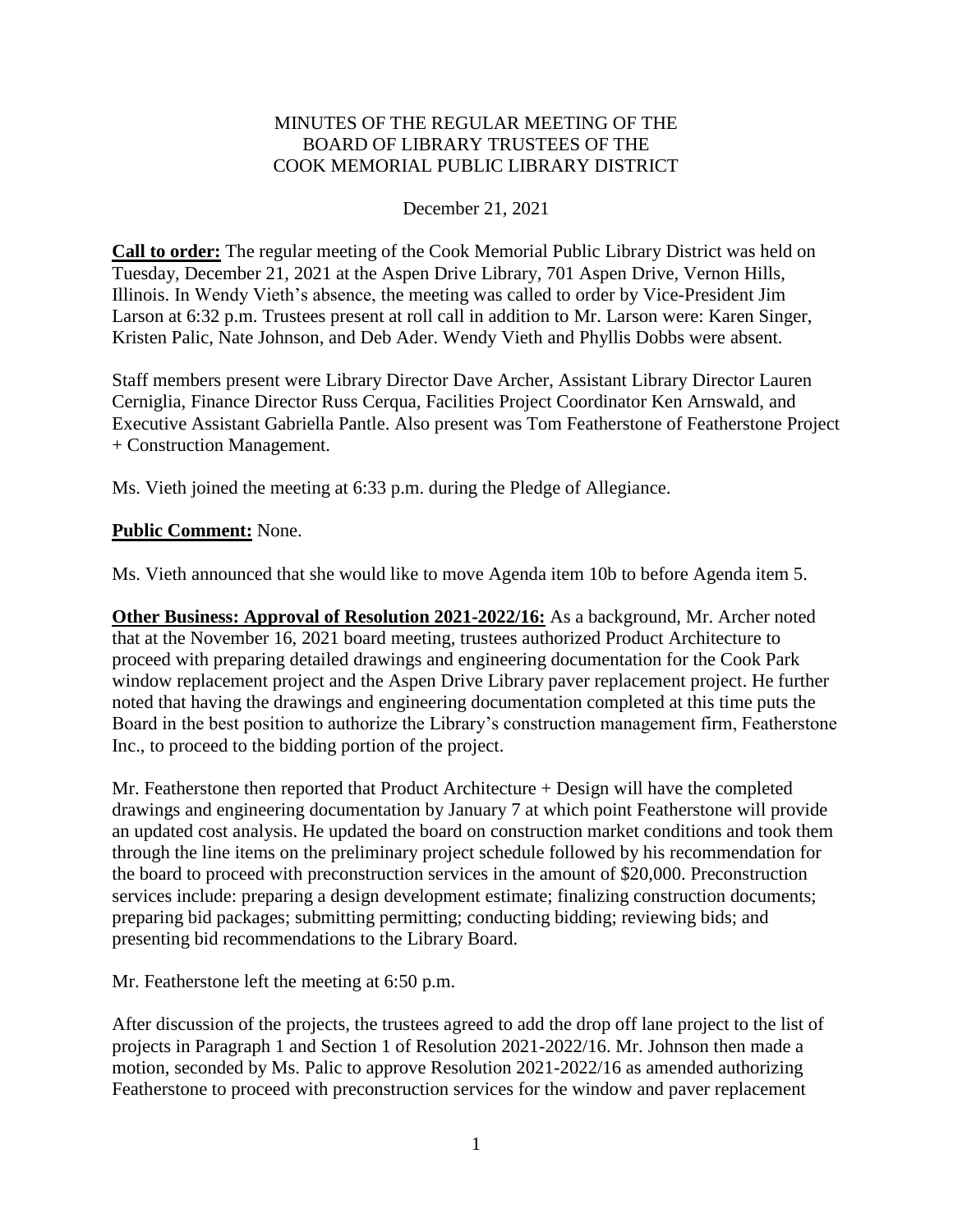projects and the drop-off lane project. Roll call was as follows: Ayes; Ms. Vieth, Mr. Larson, Ms. Singer, Mr. Johnson, Ms. Palic and Ms. Ader. Nays; none. Ms. Dobbs was absent. Motion carries.

**Approval of Minutes:** Ms. Vieth made a motion, seconded by Ms. Singer to approve the minutes of the regular meeting of November 16, 2021 as amended. Roll call was as follows: Ayes; Ms. Vieth, Mr. Larson, Ms. Singer, Mr. Johnson, Ms. Palic, and Ms. Ader. Nays; none. Ms. Dobbs was absent. Motion carries.

Ms. Vieth made a motion, seconded by Ms. Ader to approve the closed session minutes of November 16, 2021. Roll call was as follows: Ayes; Ms. Vieth, Mr. Larson, Ms. Singer, Mr. Johnson, Ms. Palic, and Ms. Ader. Nays; none. Ms. Dobbs was absent. Motion carries.

**Approval of the Bills:** In Ms. Dobbs' absence, Mr. Johnson made a motion, seconded by Ms. Ader to approve the Bills Paid Report for the period of November 13, 2021 through December 17, 2021 in the amount of \$1,576,997.50. Roll call was as follows: Ayes; Ms. Vieth, Mr. Larson, Ms. Singer, Mr. Johnson, Ms. Palic, and Ms. Ader. Nays; none. Ms. Dobbs was absent. Motion carries.

**Report of the Director:** Mr. Archer reported that while visitor counts remain down the drive-up numbers are up. He announced that the Library had been closed on Friday, December 3 for staff training via Zoom and explained what the training included.

He also reported that as part of the 2022 Illinois Public Library Per Capita and Equalization Aid Grant, libraries are to continue reviewing a checklist to determine progress toward meeting 200+ standards set by the state. The Library meets the vast majority of standards with the exception of a few, which were detailed in March, 2021. CMPLD receives approximately \$75,000 in grant funds, which is a budgeted revenue item. He then updated the trustees on the standards that are not fully met yet and what the status is for each.

Mr. Archer then provided a COVID vaccine update by announcing that on November 4, 2021, the federal Occupational Safety and Health Administration (OSHA) released an Emergency Temporary Standard (ETS) requiring that private employers with 100 or more employees mandate that all of their employees be vaccinated against COVID or undergo weekly testing effective January 4, 2022. He reported that a federal court stay has suspended enforcement of ETS, which puts the mandate in limbo pending outcome of the litigation and that there is no clear timetable for when the court will rule.

He noted that while Illinois local government employers are not subject to OSHA's ETS, they may be subject to Illinois OSHA requirements. Library legal counsel believes that Illinois OSHA will hold off on any direction for local government employers in Illinois until the federal courts rule on the ETS. He announced that in the meantime, a policy is being drafted for the board to consider at a future meeting should a vaccine/testing mandate be instituted by Illinois OSHA. He reminded the Board that the Library has over 100 employees, 97.4% of whom are fully vaccinated based on the current definition set by the CDC.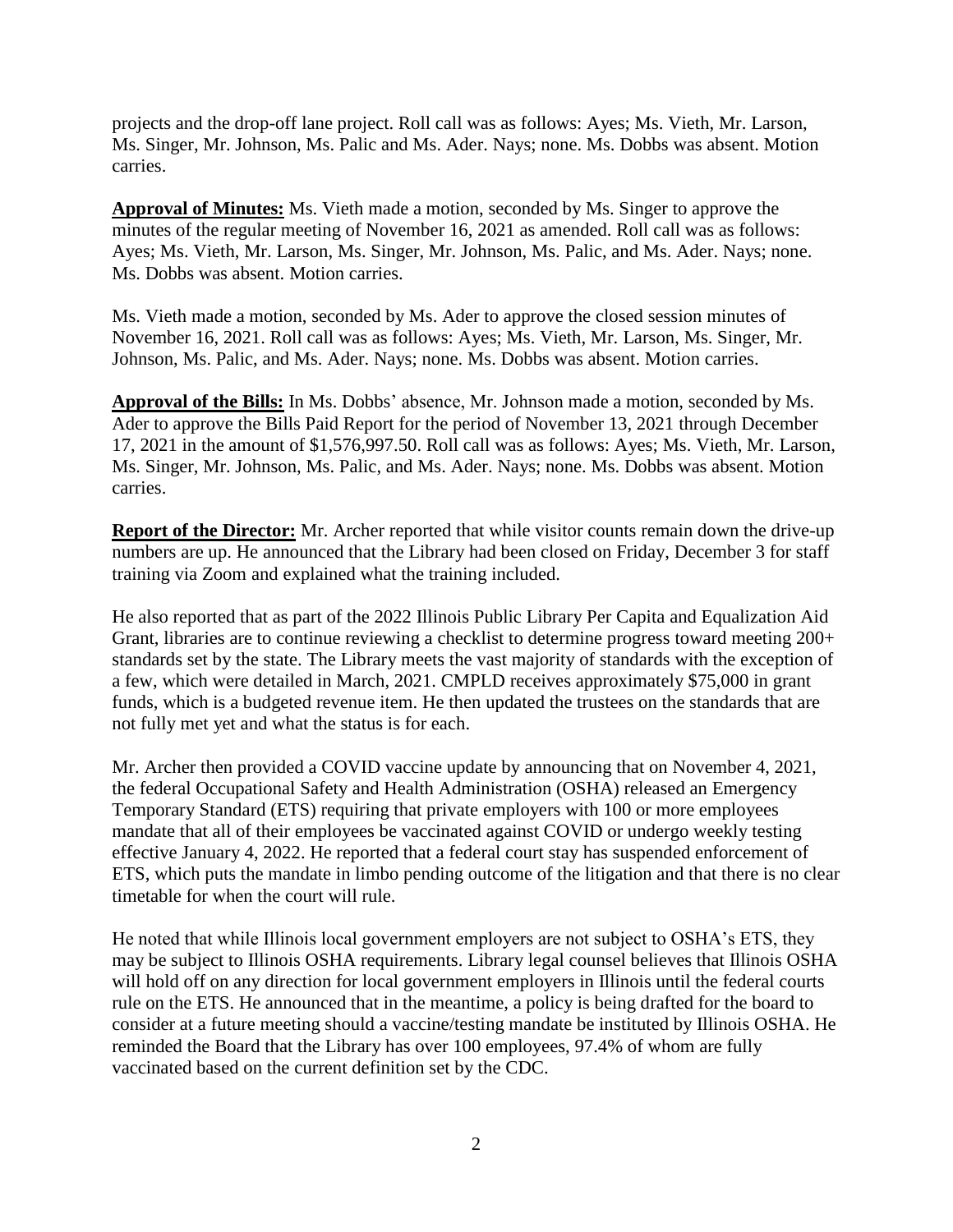He also reported that Public Act 102-0265 requires Illinois taxing districts with an aggregate property tax levy of more than \$5 million to make a good-faith effort to collect and publish data from all vendors and subcontractors doing business with the taxing district on whether the vendors are minority-owned, women-owned, or veteran-owned businesses. Effective January, 2022, the Library will use attorney-approved procedures to be in compliance with the law.

Lastly, he noted that a question was raised at last month's board meeting regarding what types of items the Library purchases from Amazon. For the current fiscal year, the Library is averaging \$2,500 per month on purchases from Amazon. He further noted that for the first five months of the current fiscal year, an average of \$1,000 a month was purchased from Amazon on physical materials such as books and media. In comparison, an average of nearly \$56,000 a month was spent with our primary vendors, Baker and Taylor and Midwest Tape. He stated that Amazon is used to secure titles when our primary vendors are out of stock or do not carry an item. He also reported that the majority of Amazon purchases – an average of \$1,500 – was spent on items such as supplies and children's programming materials. Purchases from Amazon represent a small portion of non-personnel Library expenditures. While the Library's purchasing associate uses a variety of vendors – including area businesses – when a purchase request is made, Amazon provides some advantages as they typically have a very large inventory at a lower cost. They also offer quick turnaround with free shipping and all purchases automatically reflect the Library's sales tax-exempt status.

He ended his report with a few odds and ends including the dates the Library will be closed for the Christmas and New Years holidays, a programming update and the date of ILA's annual Presidents' Day Legislative meet-up which will be held virtually again this year.

**Approve Report of the Director:** Ms. Ader made a motion, seconded by Ms. Vieth, to approve the report of the Director. Roll call was as follows: Ayes; Ms. Vieth, Mr. Larson, Ms. Singer, Mr. Johnson, Ms. Palic, and Ms. Ader. Nays; none. Ms. Dobbs was absent. Motion carries.

**Report of the President:** No report.

# **REPORTS OF COMMITTEES AND REPRESENTATIVES**

**Finance & Employee Practices:** No report.

**Policy Review:** No report.

.

**Building and Grounds:** No report.

**Development:** No report.

**Technology:** No report.

**Resources, Services and Long Range Planning:** Ms. Vieth announced that the committee has a meeting scheduled on Tuesday, January 11 at 6:30.